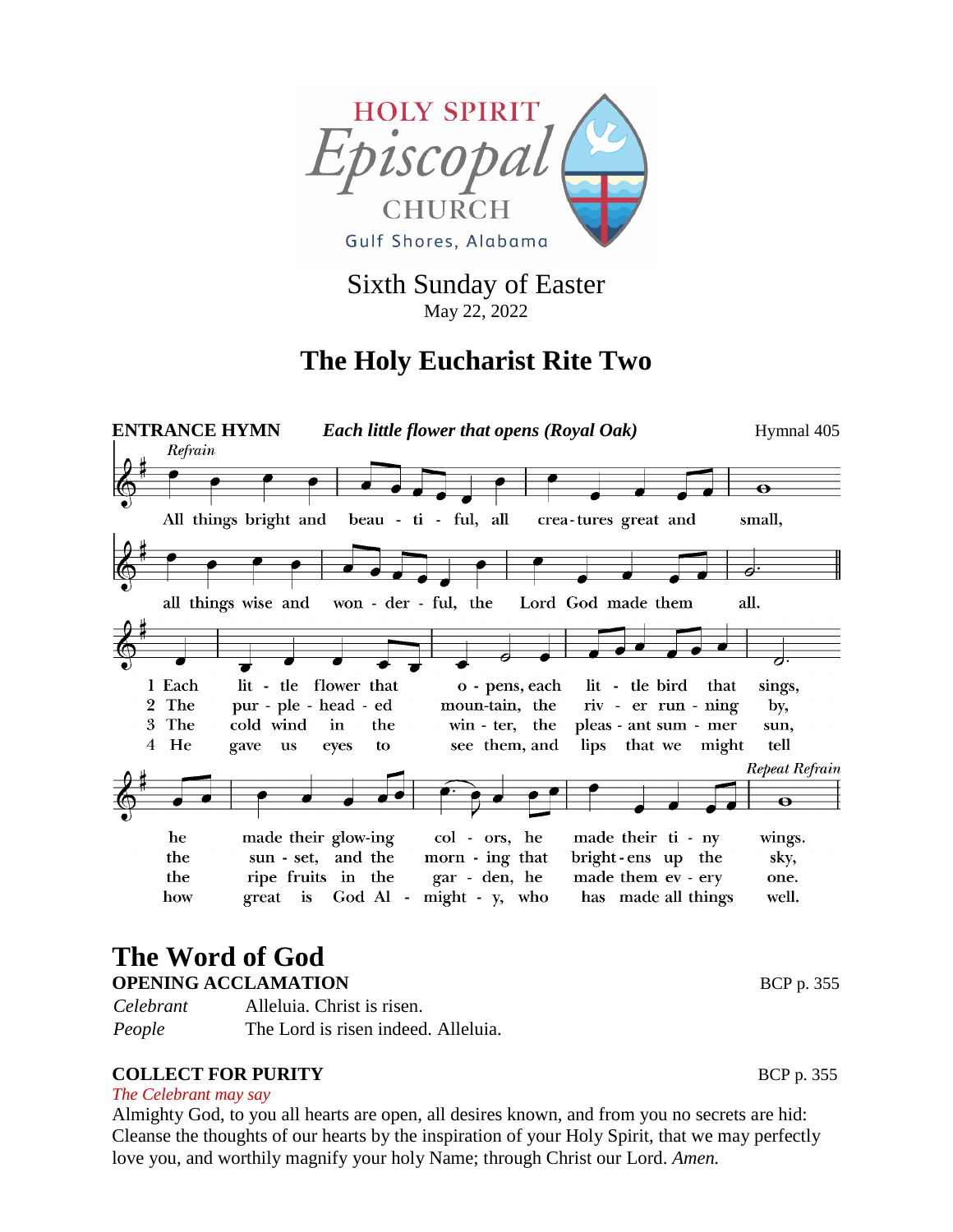**SONG OF PRAISE** *Glory to God* Hymnal S 278

*The following is sung, all standing as able*



#### **THE COLLECT OF THE DAY** BCP p. 225

*Celebrant* The Lord be with you. *People* And also with you. *Celebrant* Let us pray.

O God, you have prepared for those who love you such good things as surpass our understanding: Pour into our hearts such love towards you, that we, loving you in all things and above all things, may obtain your promises, which exceed all that we can desire; through Jesus Christ our Lord, who lives and reigns with you and the Holy Spirit, one God, for ever and ever. *Amen*.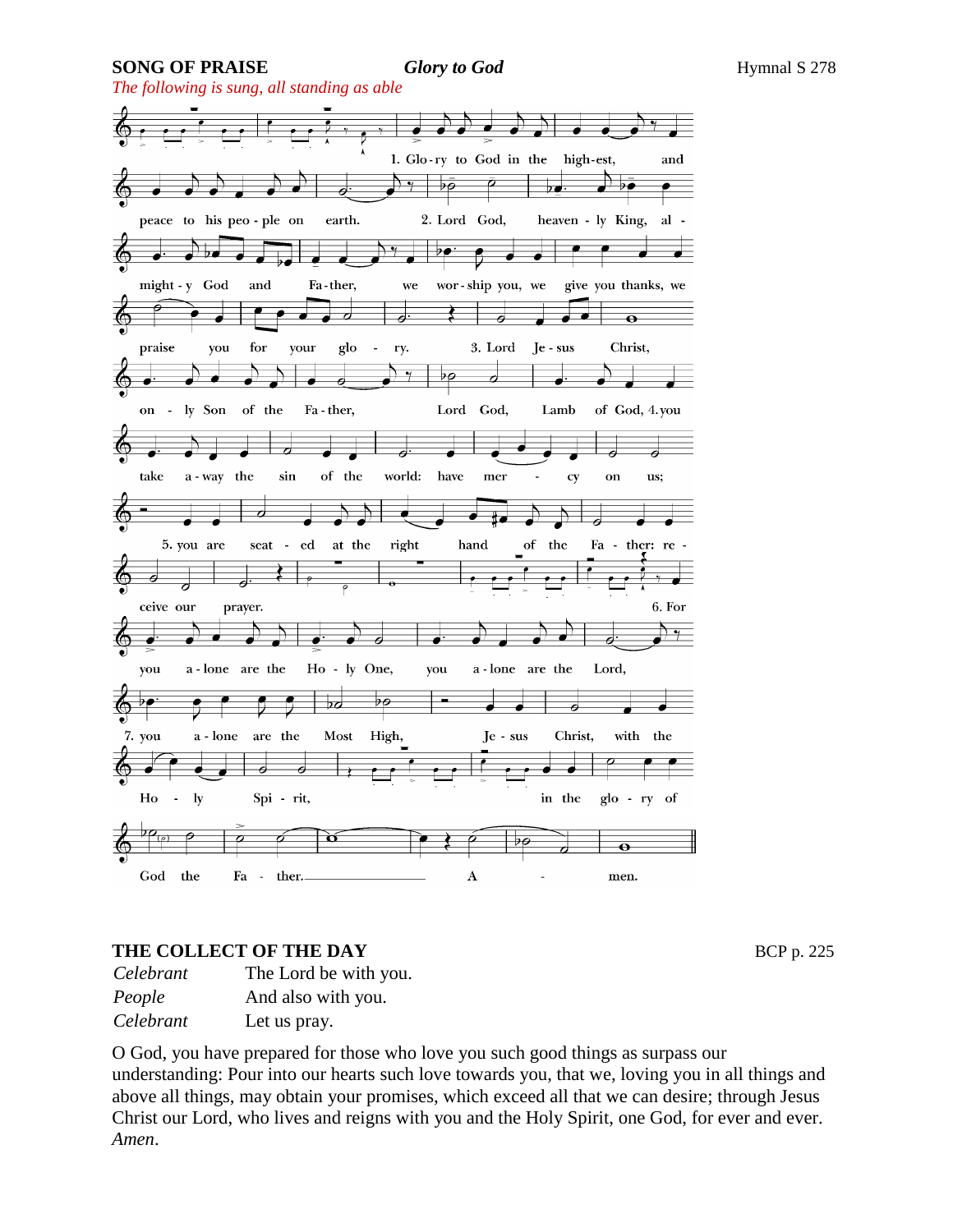#### **The Lessons FIRST READING: Acts 16:9-15** *The people sit.*

A Reading from the Acts of the Apostles.

During the night Paul had a vision: there stood a man of Macedonia pleading with him and saying, "Come over to Macedonia and help us." When he had seen the vision, we immediately tried to cross over to Macedonia, being convinced that God had called us to proclaim the good news to them. We set sail from Troas and took a straight course to Samothrace, the following day to Neapolis, and from there to Philippi, which is a leading city of the district of Macedonia and a Roman colony. We remained in this city for some days. On the sabbath day we went outside the gate by the river, where we supposed there was a place of prayer; and we sat down and spoke to the women who had gathered there. A certain woman named Lydia, a worshiper of God, was listening to us; she was from the city of Thyatira and a dealer in purple cloth. The Lord opened her heart to listen eagerly to what was said by Paul. When she and her household were baptized, she urged us, saying, "If you have judged me to be faithful to the Lord, come and stay at my home." And she prevailed upon us.

| Reader | The Word of the Lord. |
|--------|-----------------------|
| People | Thanks be to God.     |

*Silence may follow.*

#### **PSALM: Psalm 67**

*Remain seated.*

Please read with me the Psalm responsively by half verse.

<sup>1</sup>May God be merciful to us and bless us, \* show us the light of his countenance and come to us. <sup>2</sup>Let your ways be known upon earth, \* your saving health among all nations. <sup>3</sup>Let the peoples praise you, O God; \* let all the peoples praise you. <sup>4</sup>Let the nations be glad and sing for joy, \* for you judge the peoples with equity and guide all the nations upon earth. <sup>5</sup>Let the peoples praise you, O God; \* let all the peoples praise you. <sup>6</sup>The earth has brought forth her increase; \* may God, our own God, give us his blessing. <sup>7</sup>May God give us his blessing, \* and may all the ends of the earth stand in awe of him.

#### **SECOND READING: Revelation 21:10, 22--22:5**

*The people sit.*

A Reading from the Revelation to John.

In the spirit [the angel] carried me away to a great, high mountain and showed me the holy city Jerusalem coming down out of heaven from God. I saw no temple in the city, for its temple is the Lord God the Almighty and the Lamb. And the city has no need of sun or moon to shine on it, for the glory of God is its light, and its lamp is the Lamb. The nations will walk by its light, and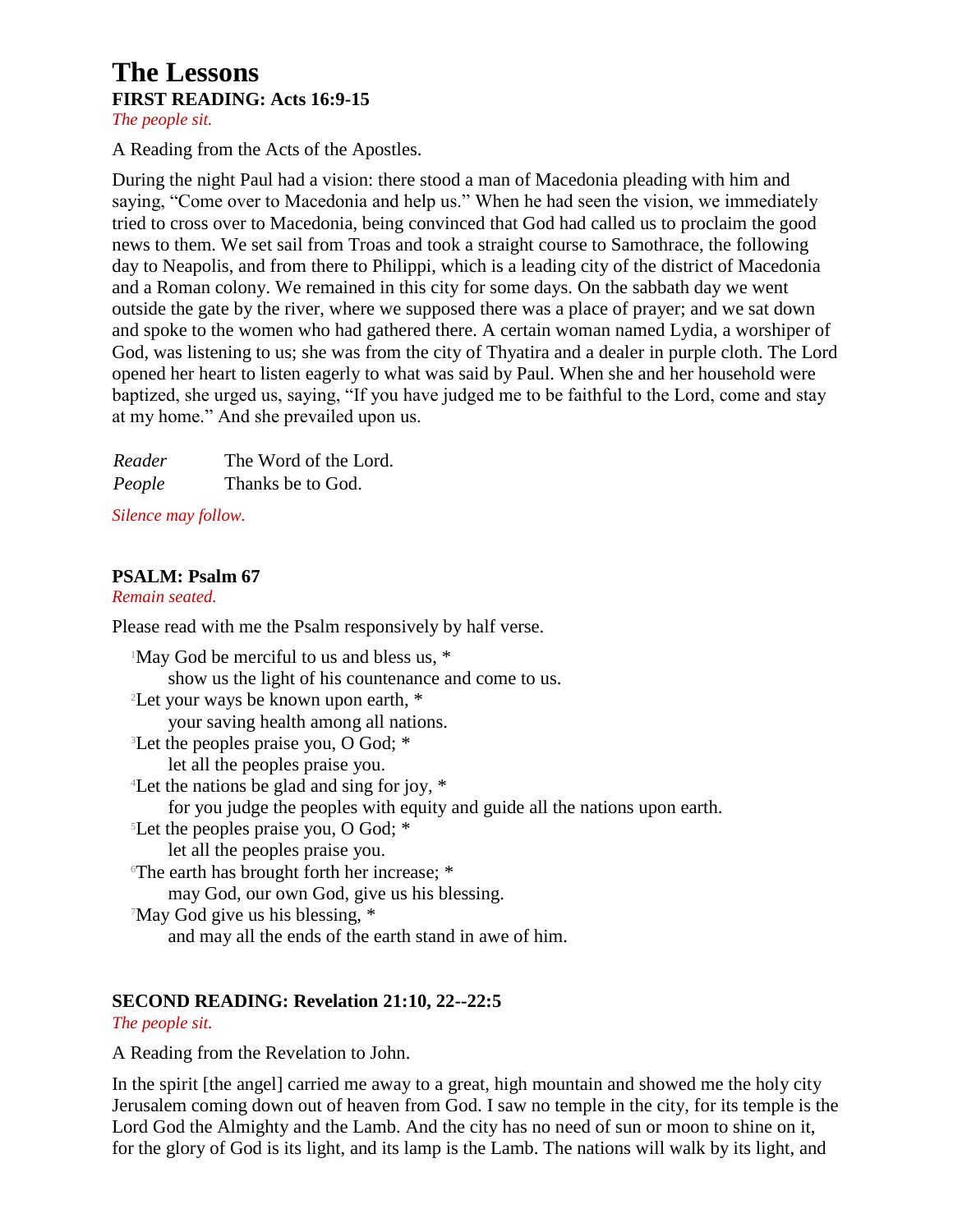the kings of the earth will bring their glory into it. Its gates will never be shut by day—and there will be no night there. People will bring into it the glory and the honor of the nations. But nothing unclean will enter it, nor anyone who practices abomination or falsehood, but only those who are written in the Lamb's book of life. Then the angel showed me the river of the water of life, bright as crystal, flowing from the throne of God and of the Lamb through the middle of the street of the city. On either side of the river is the tree of life with its twelve kinds of fruit, producing its fruit each month; and the leaves of the tree are for the healing of the nations. Nothing accursed will be found there any more. But the throne of God and of the Lamb will be in it, and his servants will worship him; they will see his face, and his name will be on their foreheads. And there will be no more night; they need no light of lamp or sun, for the Lord God will be their light, and they will reign forever and ever.

*Reader* The Word of the Lord. *People* Thanks be to God. *Silence may follow.*

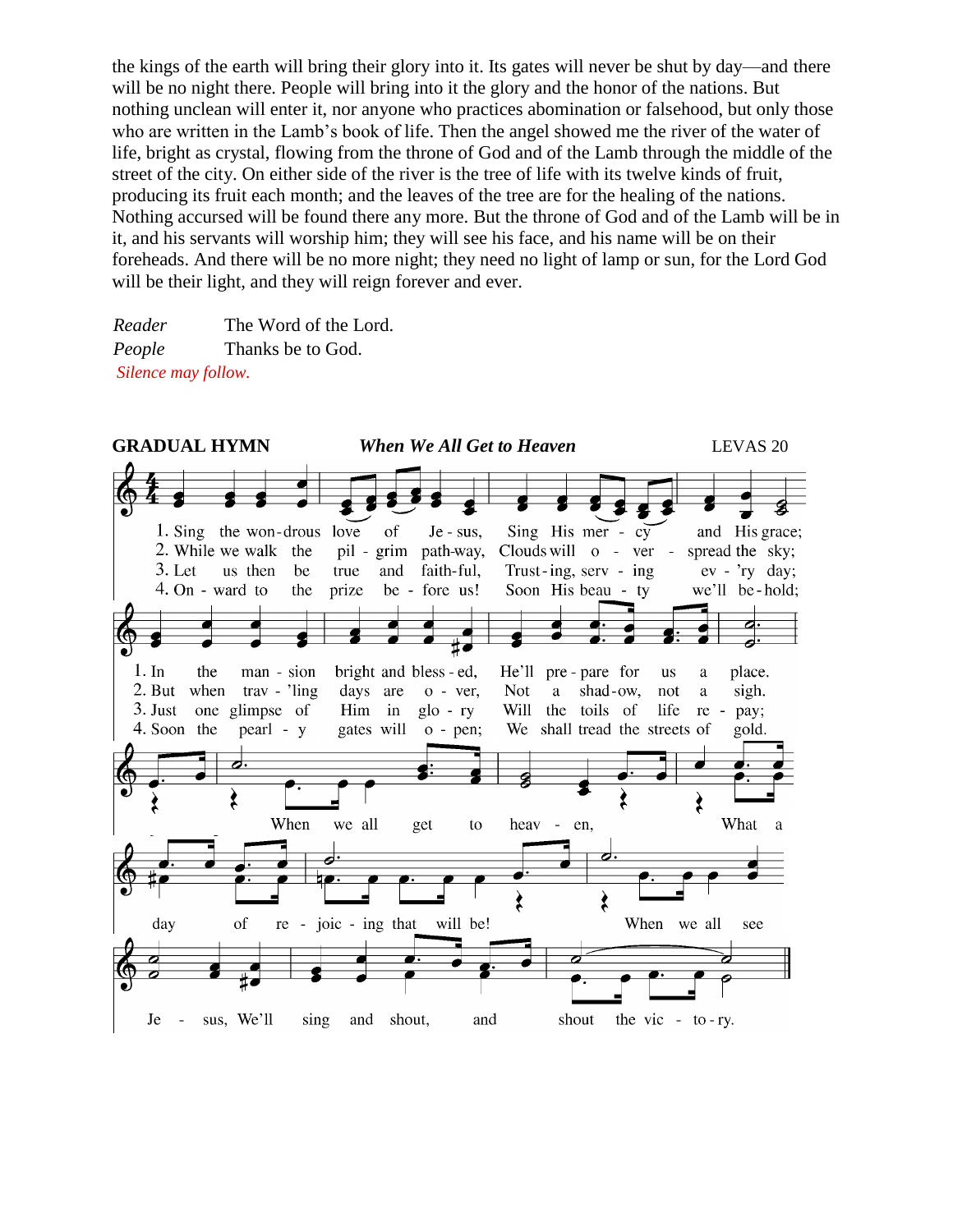#### **GOSPEL: John 14:23-29**

*All stand as able.*

*Priest* The Holy Gospel of our Lord Jesus Christ according to John. *People* Glory to you, Lord Christ.

Jesus [said to Judas (not Iscariot),] "Those who love me will keep my word, and my Father will love them, and we will come to them and make our home with them. Whoever does not love me does not keep my words; and the word that you hear is not mine, but is from the Father who sent me. "I have said these things to you while I am still with you. But the Advocate, the Holy Spirit, whom the Father will send in my name, will teach you everything, and remind you of all that I have said to you. Peace I leave with you; my peace I give to you. I do not give to you as the world gives. Do not let your hearts be troubled, and do not let them be afraid. You heard me say to you, 'I am going away, and I am coming to you.' If you loved me, you would rejoice that I am going to the Father, because the Father is greater than I. And now I have told you this before it occurs, so that when it does occur, you may believe."

| Priest | The Gospel of the Lord.     |
|--------|-----------------------------|
| People | Praise to you, Lord Christ. |

*Brief moment of silence to follow.* 

#### **THE CREED** BCP p. 358

#### *All stand as able.* We believe in one God, the Father, the Almighty, maker of heaven and earth, of all that is, seen and unseen. We believe in one Lord, Jesus Christ, the only Son of God, eternally begotten of the Father, God from God, Light from Light, true God from true God, begotten, not made, of one Being with the Father. Through him all things were made. For us and for our salvation he came down from heaven: by the power of the Holy Spirit he became incarnate from the Virgin Mary, and was made man. For our sake he was crucified under Pontius Pilate; he suffered death and was buried. On the third day he rose again in accordance with the Scriptures; he ascended into heaven and is seated at the right hand of the Father. He will come again in glory to judge the living and the dead, and his kingdom will have no end.

**THE SERMON** The Reverend Will Lowry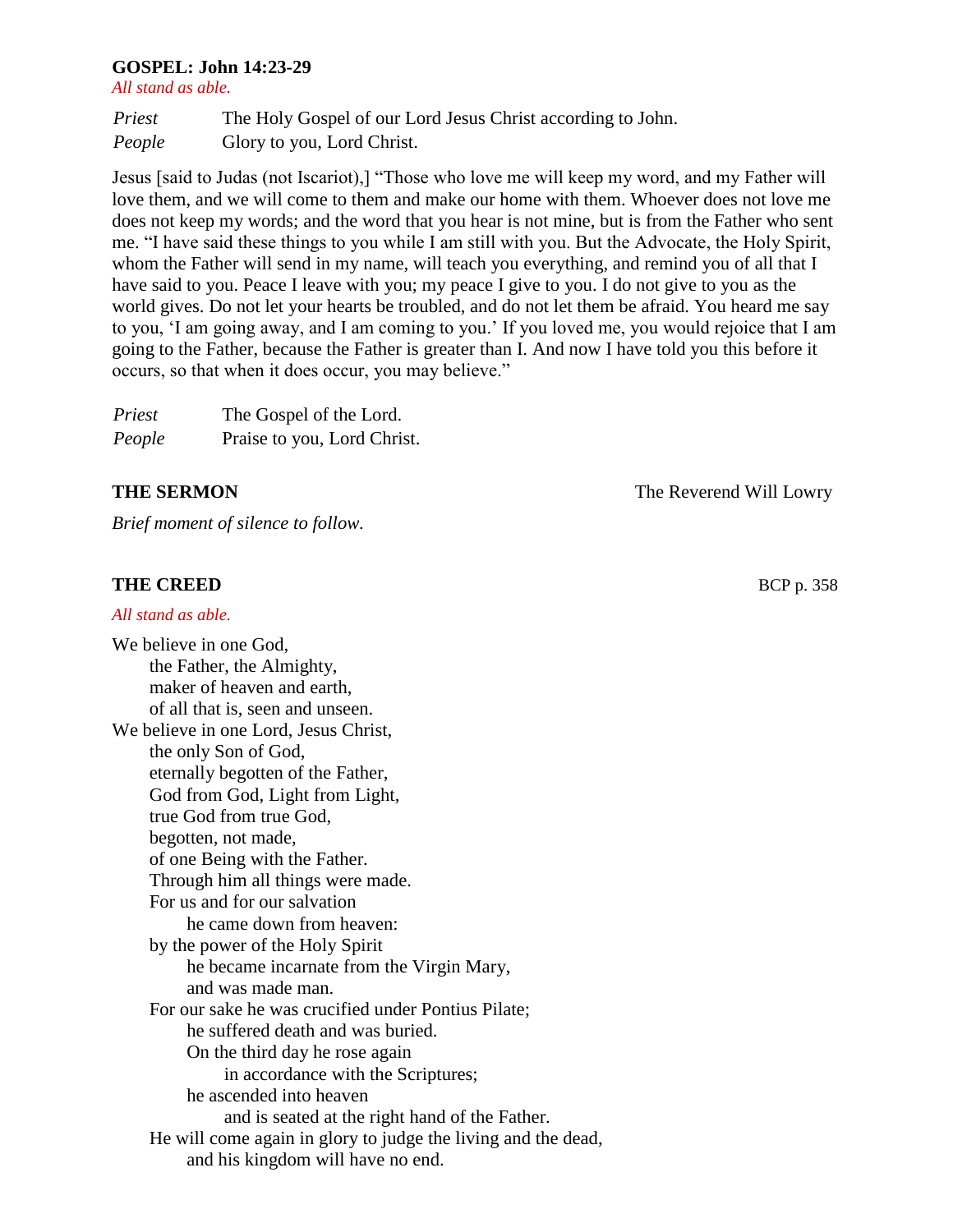We believe in the Holy Spirit, the Lord, the giver of life, who proceeds from the Father and the Son. With the Father and the Son he is worshiped and glorified. He has spoken through the Prophets. We believe in one holy catholic and apostolic Church. We acknowledge one baptism for the forgiveness of sins. We look for the resurrection of the dead, and the life of the world to come. Amen.

#### **THE PRAYERS OF THE PEOPLE**

*All remain standing as able.*

*Celebrant: You have promised to come to us and to make your home with us, O Gracious One, and you have sent the Advocate, the Holy Spirit to dwell with us forever: Hear our intercession for your whole creation, as we pray: Let your ways be known upon earth, your saving health among all nations.*

Litanist: You have given Christ's peace to your Church and sent the Holy Spirit to be with us: Let the peoples praise you, O God, that we may spread your light and your healing presence throughout the world. We pray especially for Justin, Archbishop of Canterbury; Michael, our Presiding Bishop; Russell, our Bishop; Will, our Rector; and all other clergy and ministers of your church.

Let your ways be known upon earth,

#### **your saving health among all nations.**

Guide the nations to walk by the light of your holy city and lead all rulers to bring their glory into your presence, Eternal One: Inspire all who serve in positions of power or authority, that they may be servants of your healing justice. We pray especially for Joe, our President; Kay, our Governor; Robert, our Mayor and Tony, Mayor of Orange Beach. Let your ways be known upon earth,

#### **your saving health among all nations.**

Let the nations be glad and sing for joy, for you judge the peoples with equity and you guide all the peoples upon earth: Cast out fear and trouble from all hearts, and lead humanity to the river of the water of life. We pray especially for our brothers and sisters in Ukraine and Russia and the victims of shootings in Buffalo and Orange City, California. Let your ways be known upon earth,

#### **your saving health among all nations.**

Embolden us with your vision for us that we may speak to others of your goodness and grace and may draw them into your community. We pray for all First Responders, Law Enforcement and Members of the Armed Forces, both at home and abroad, especially our parishioners Chris and Tyler.

Let your ways be known upon earth,

#### **your saving health among all nations.**

Comfort all in need with the healing leaves of the tree of life as we remember our parishioners Cal, Mike, Norma, Rick, Ellie, Betty, Ann, Al, Fred, Peter, Diane, Norma, Kimberly, Wiley, Wilson, Karan, Ron, Cyndi, Sammy and the Nelson family, Jan and all on our prayer list.

Hear our thanksgiving and praise for all of your blessings.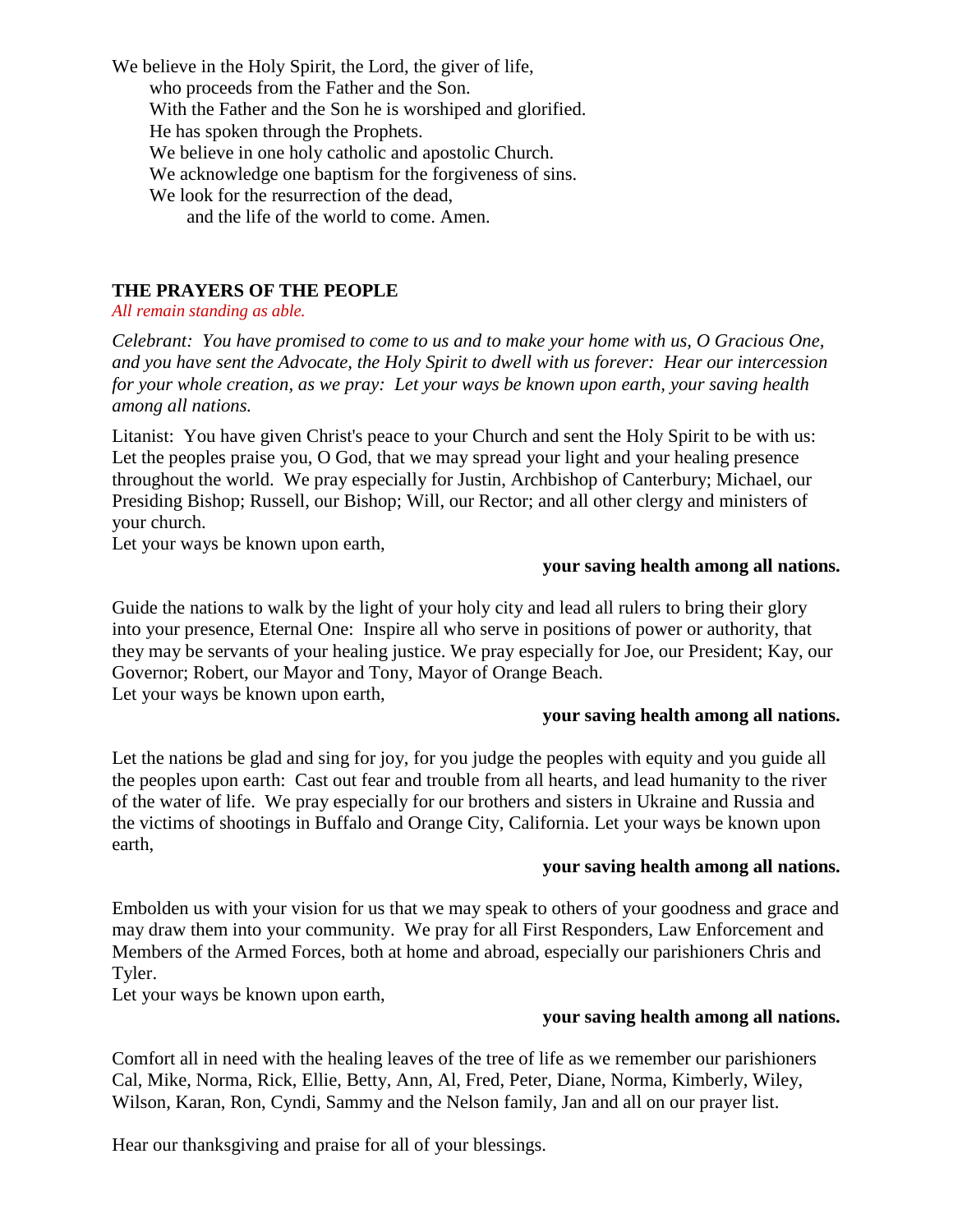Bring into your eternal presence those who have died and write their names into the Lamb's book of life.

Let your ways be known upon earth,

#### **your saving health among all nations.**

*Celebrant: You have given us a vision of the holy city where you, O God, will be our temple and our light, and the Lamb will be our lamp: Send your Holy Spirit into our lives that we may live in your love and dwell in your peace until all the ends of the earth stand in awe of you, for ever and ever.* **Amen.** 

#### **CONFESSION OF SIN** BCP p. 359

*The Celebrant says*  Let us confess our sins against God and our neighbor.

*Silence may be kept.*

#### *Minister and People*

Most merciful God, we confess that we have sinned against you in thought, word, and deed, by what we have done, and by what we have left undone. We have not loved you with our whole heart: we have not loved our neighbors as ourselves. We are truly sorry and we humbly repent. For the sake of your Son Jesus Christ, have mercy on us and forgive us; that we may delight in your will, and walk in your ways, to the glory of your Name. Amen.

#### *The Priest stands and says*

Almighty God have mercy on you, forgive you all your sins through our Lord Jesus Christ, strengthen you in all goodness, and by the power of the Holy Spirit keep you in eternal life. *Amen*.

#### **THE PEACE** BCP p. 360

*All stand as able.*

*Celebrant* The peace of the Lord be always with you. *People* And also with you.

*Then the Ministers and the People may greet one another in the name of the Lord.*

#### **ANNOUNCEMENTS**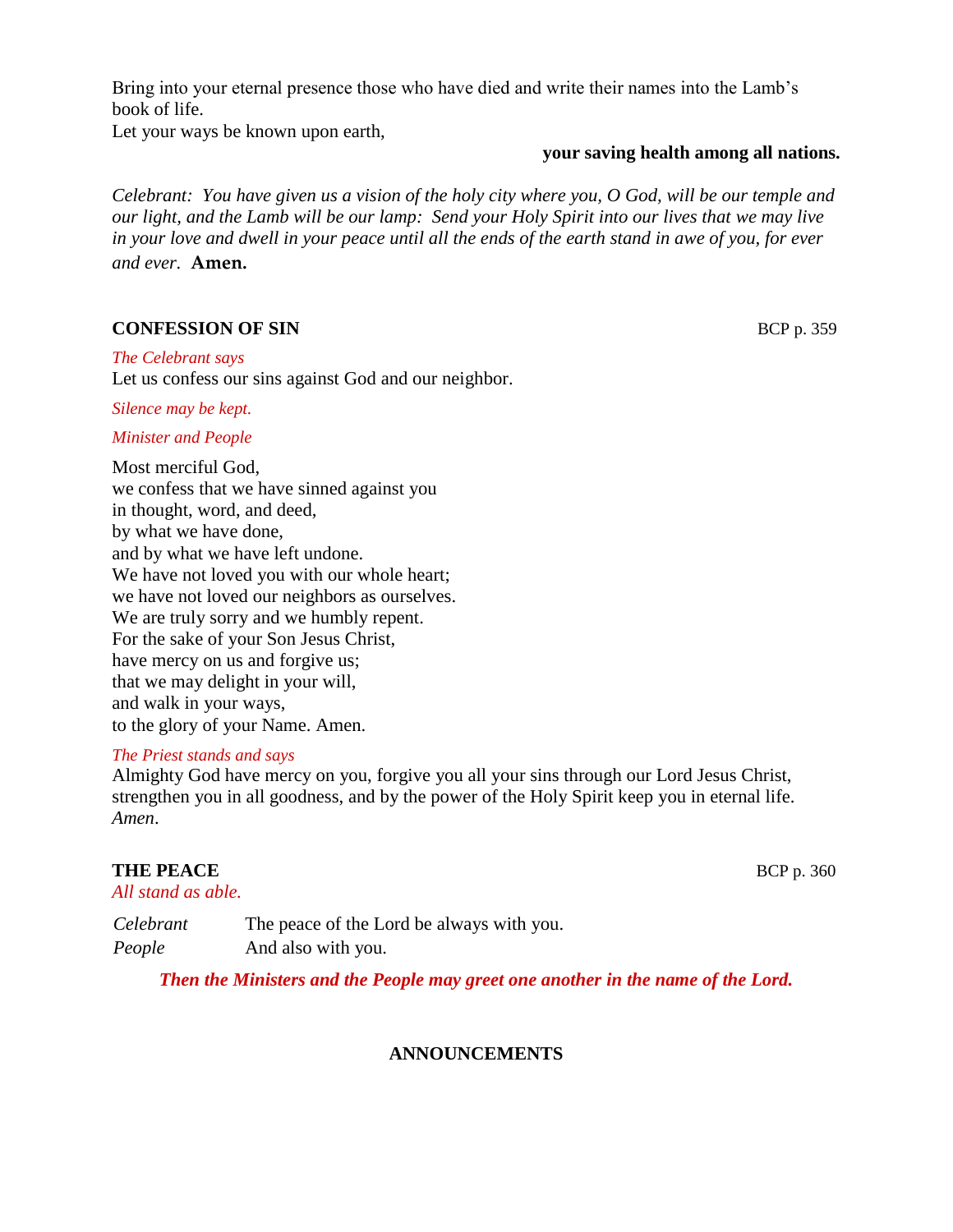# The Holy Communion

#### **OFFERTORY** BCP p. 376

*The Celebrant says* 

Walk in love, as Christ loved us and gave himself for us, an offering and sacrifice to God. *Ephesians 5:2*

#### **OFFERTORY ANTHEM** *The Lord bless you and keep you*John Rutter



# **The Great Thanksgiving**

**Eucharistic Prayer A BCP p. 355** 

*The People remain standing as able.*

| Celebrant | The Lord be with you.                      |
|-----------|--------------------------------------------|
| People    | And also with you.                         |
| Celebrant | Lift up your hearts.                       |
| People    | We lift them to the Lord.                  |
| Celebrant | Let us give thanks to the Lord our God.    |
| People    | It is right to give him thanks and praise. |

#### *Facing the Holy Table, the Celebrant proceeds*

It is right, and a good and joyful thing, always and everywhere to give thanks to you, Father Almighty, Creator of heaven and earth.

But chiefly are we bound to praise you for the glorious resurrection of your Son Jesus Christ our Lord; for he is the true Paschal Lamb, who was sacrificed for us, and has taken away the sin of the world. By his death he has destroyed death, and by his rising to life again he has won for us everlasting life.

Therefore we praise you, joining our voices with Angels and Archangels and with all the company of heaven, who for ever sing this hymn to proclaim the glory of your Name:

*Celebrant and People*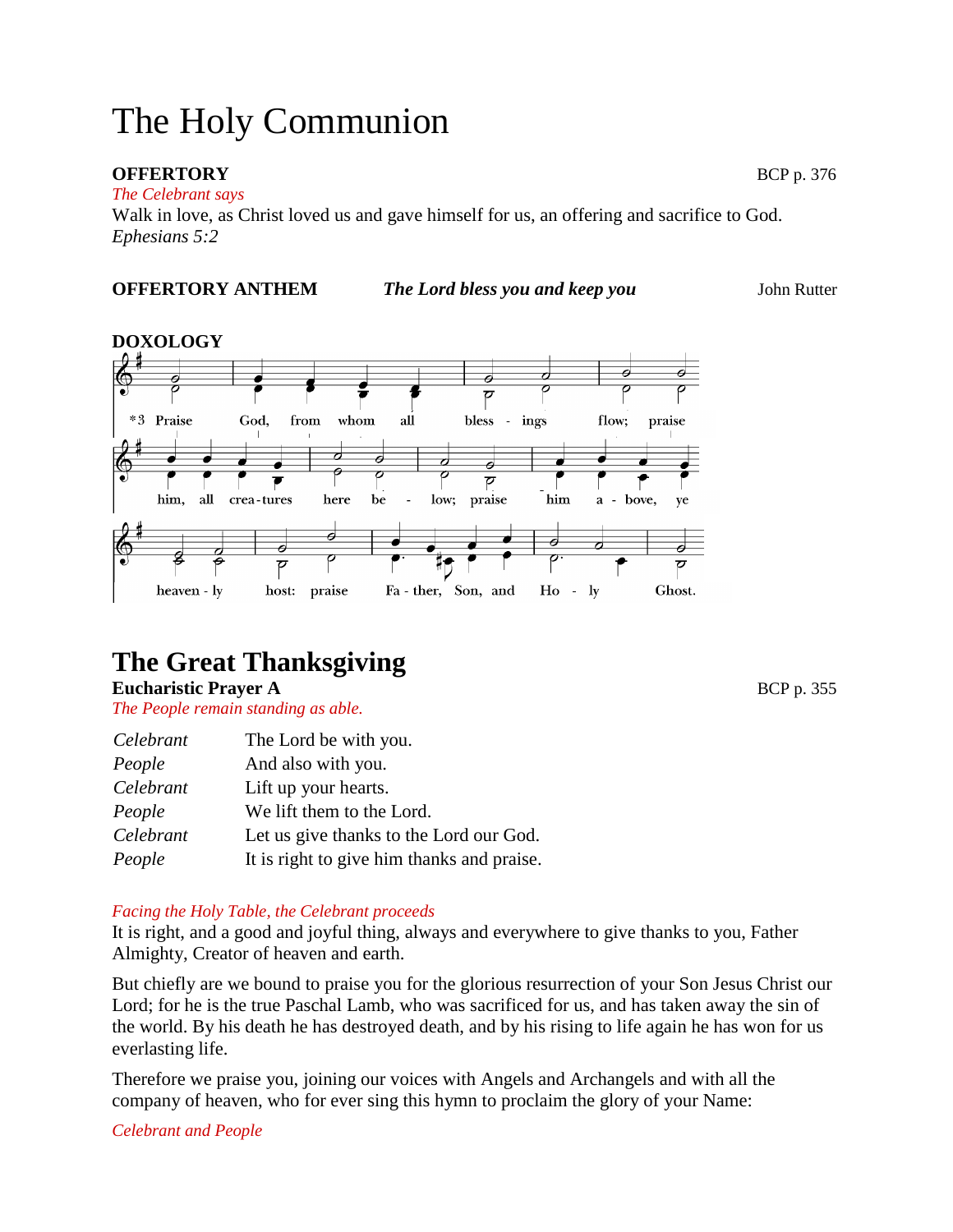

#### *The Celebrant continues*

Holy and gracious Father: In your infinite love you made us for yourself; and, when we had fallen into sin and become subject to evil and death, you, in your mercy, sent Jesus Christ, your only and eternal Son, to share our human nature, to live and die as one of us, to reconcile us to you, the God and Father of all.

He stretched out his arms upon the cross, and offered himself in obedience to your will, a perfect sacrifice for the whole world.

On the night he was handed over to suffering and death, our Lord Jesus Christ took bread; and when he had given thanks to you, he broke it, and gave it to his disciples, and said, "Take, eat: This is my Body, which is given for you. Do this for the remembrance of me."

After supper he took the cup of wine; and when he had given thanks, he gave it to them, and said, "Drink this, all of you: This is my Blood of the new Covenant, which is shed for you and for many for the forgiveness of sins. Whenever you drink it, do this for the remembrance of me."

Therefore we proclaim the mystery of faith:

#### *Celebrant and People*

Christ has died. Christ is risen. Christ will come again.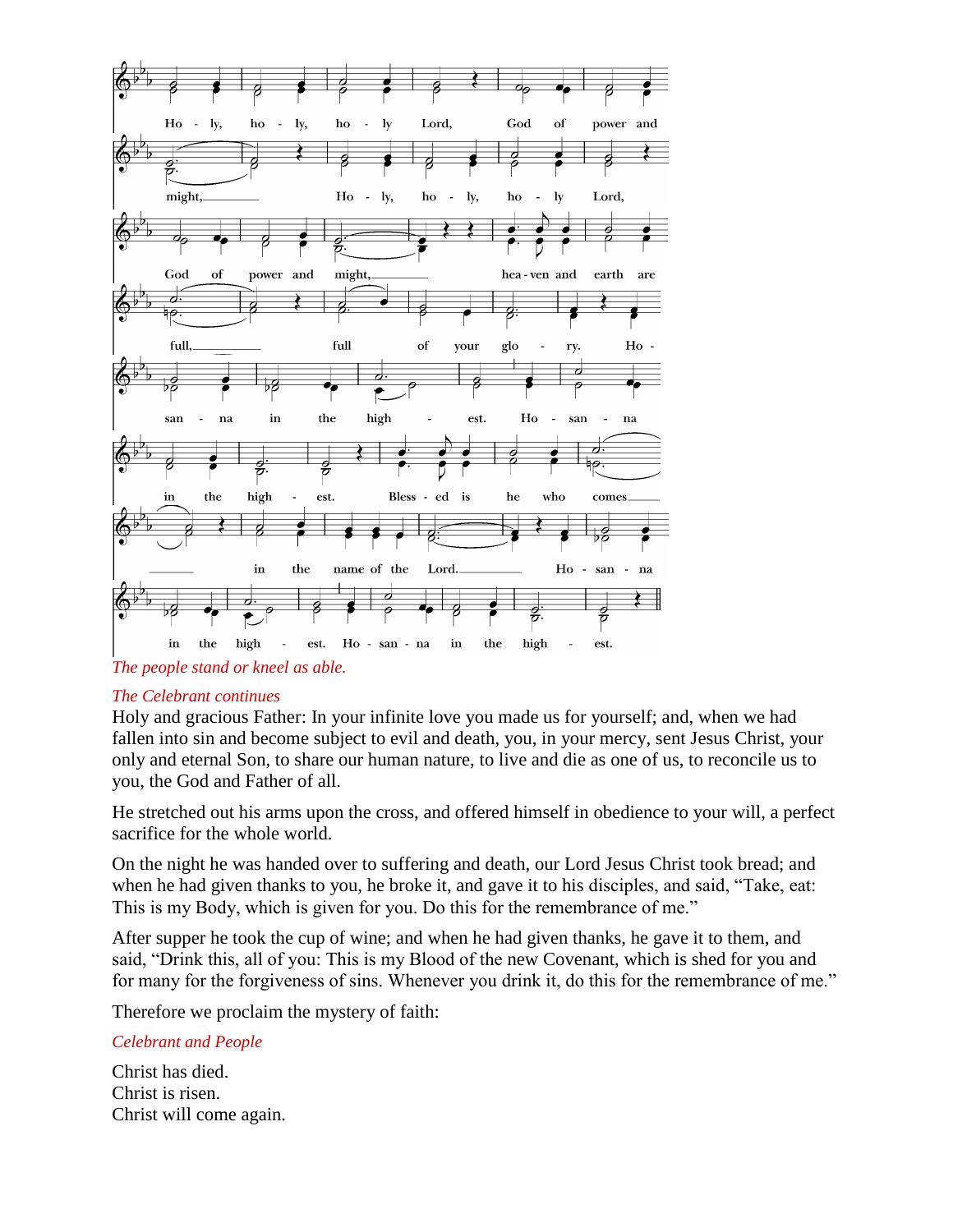#### *The Celebrant continues*

We celebrate the memorial of our redemption, O Father, in this sacrifice of praise and thanksgiving. Recalling his death, resurrection, and ascension, we offer you these gifts.

Sanctify them by your Holy Spirit to be for your people the Body and Blood of your Son, the holy food and drink of new and unending life in him. Sanctify us also that we may faithfully receive this holy Sacrament, and serve you in unity, constancy, and peace; and at the last day bring us with all your saints into the joy of your eternal kingdom.

All this we ask through your Son Jesus Christ. By him, and with him, and in him, in the unity of the Holy Spirit all honor and glory is yours, Almighty Father, now and for ever. *AMEN*.

#### **THE LORD'S PRAYER**

And now, as our Savior Christ has taught us, we are bold to say,

#### *People and Celebrant*

Our Father, who art in heaven, hallowed be thy Name, thy kingdom come, thy will be done, on earth as it is in heaven. Give us this day our daily bread. And forgive us our trespasses, as we forgive those who trespass against us. And lead us not into temptation, but deliver us from evil. For thine is the kingdom, and the power, and the glory, forever and ever. Amen.

### **The Breaking of the Bread FRACTION**



### **INVITATION**

#### *The Celebrant says*

This is the table, not of the Church but of Jesus Christ. It is made ready for those who love God and who want to love God more. So come, you who have much faith and you who have little, You who have been here often and you who have not been for a long time or ever before, You who have tried to follow and you who have failed. Come, not because the Church invites you; It is Christ who invites you to be known and fed here.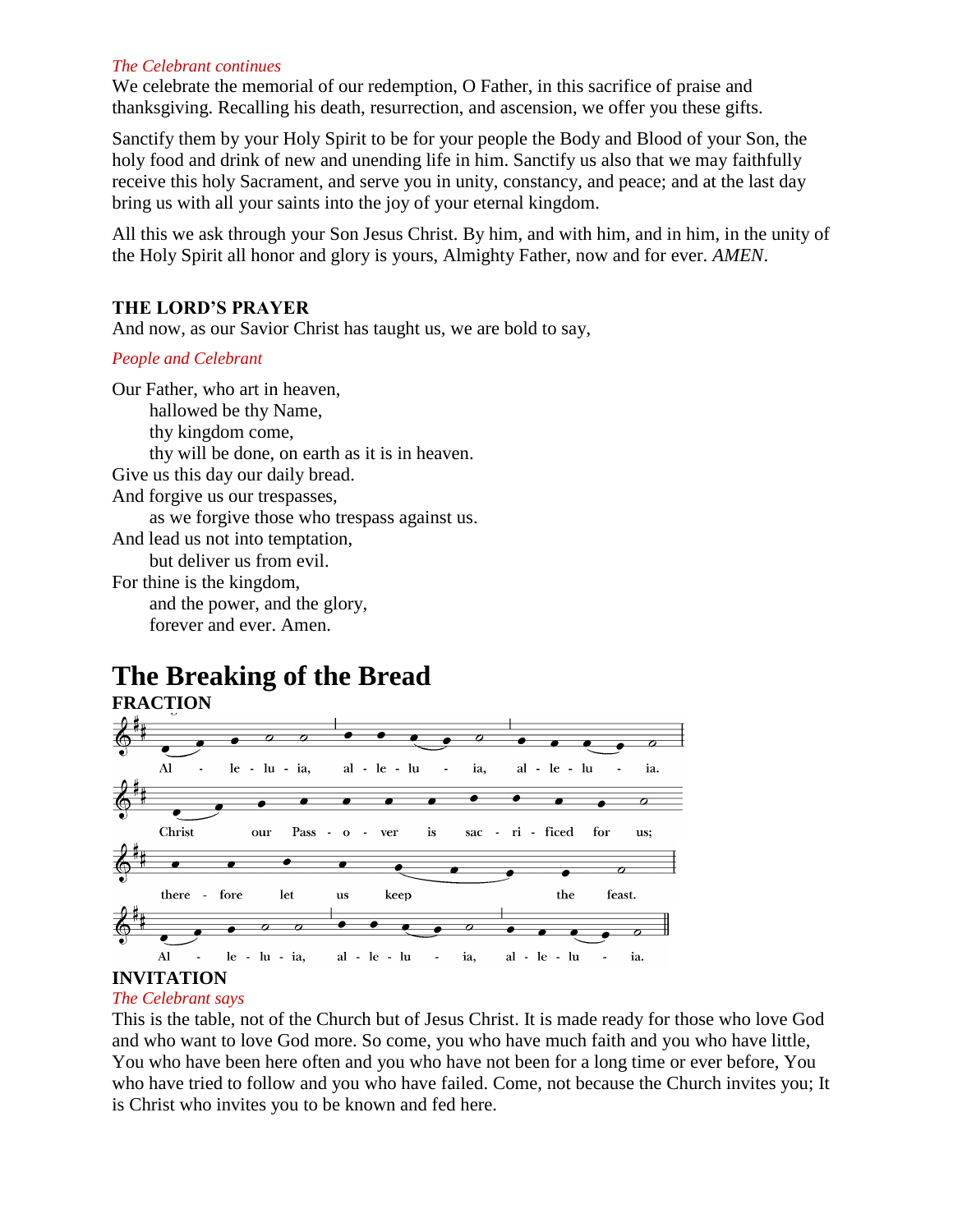#### **DISTRIBUTION**

*The ministers receive the Sacrament in both kinds, and then immediately deliver it to the people. Wine may be received by drinking from the chalice or by intinction.*

*The Bread and the Cup are given to the communicants with these words*

The Body of Christ, the bread of heaven. [*Amen*.] The Blood of Christ, the cup of salvation. [*Amen*.]

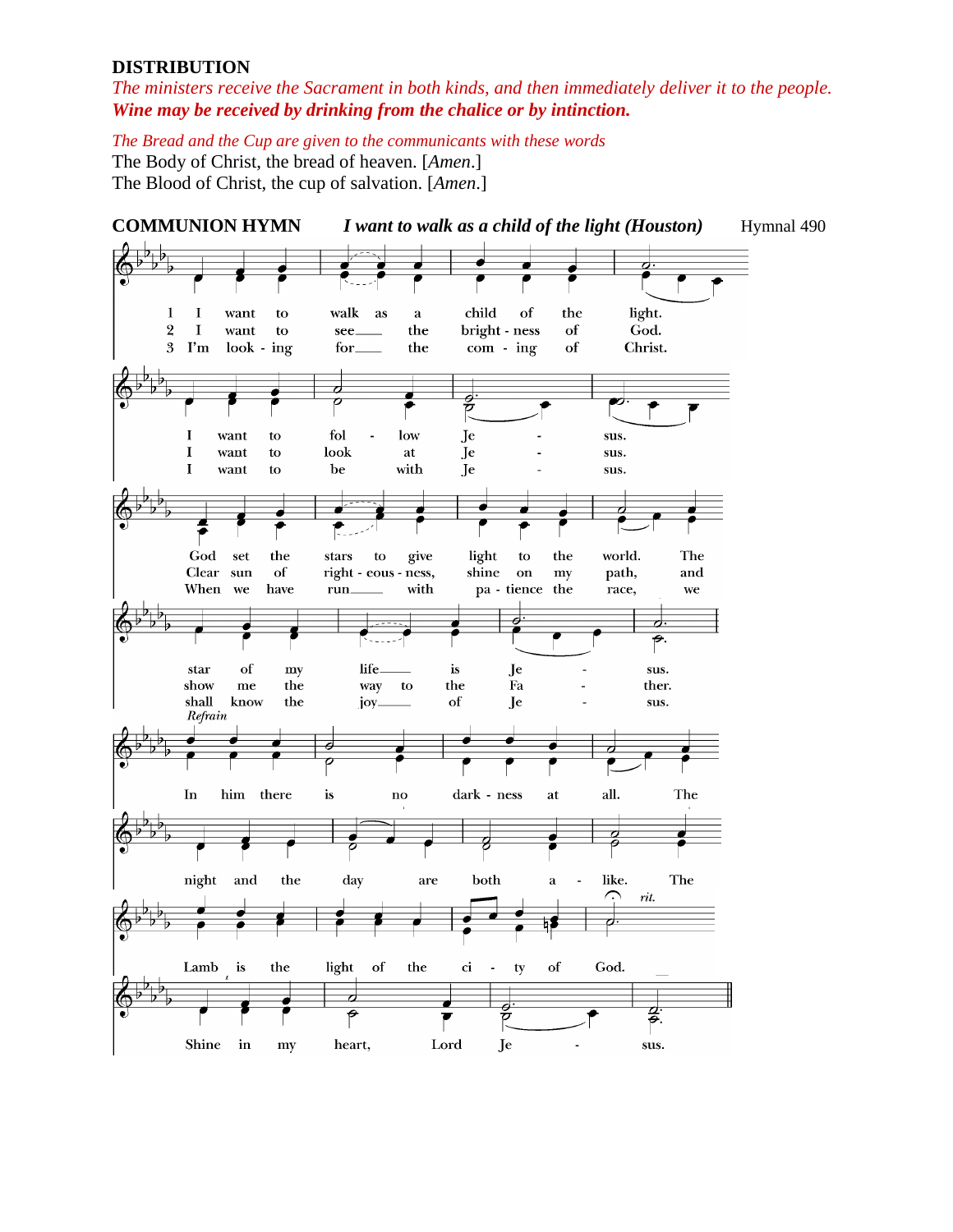#### **POST-COMMUNION PRAYER** BCP p. 365

*After Communion, the Celebrant says*  Let us pray.

#### *Celebrant and People*

Eternal God, heavenly Father, you have graciously accepted us as living members of your Son our Savior Jesus Christ, and you have fed us with spiritual food in the Sacrament of his Body and Blood. Send us now into the world in peace, and grant us strength and courage to love and serve you with gladness and singleness of heart; through Christ our Lord. Amen.

#### **BLESSING**

#### *The Priest blesses the people, saying*

As you leave this place, go forth in peace. Be assured that the past is forgiven and know that the future is in God's hands. Return no evil for evil, remember the poor, pray for the sick, and make no peace with injustice in this world. May the blessing of God Almighty, the Father, the Son, and the Holy Spirit, be upon you and remain with you always. *Amen*

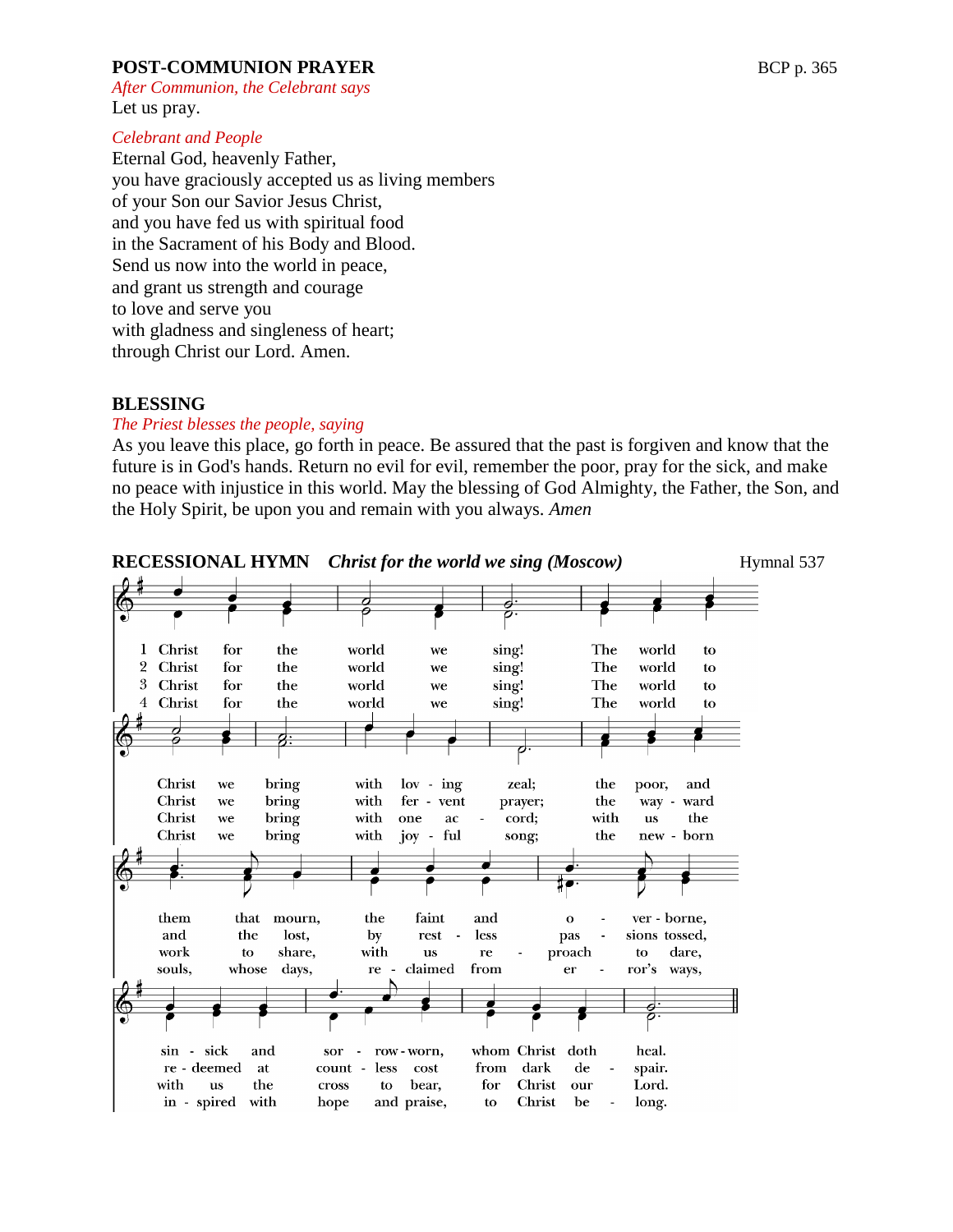#### **DISMISSAL**

Let us go forth in the name of Christ. Alleluia, alleluia. *People* Thanks be to God. Alleluia, alleluia

#### **WELCOME TO HOLY SPIRIT EPISCOPAL CHURCH**

**All who seek to know God in a deeper and more meaningful way are welcome to receive Communion.** If you do not wish to receive the Sacraments, just cross your arms and a blessing will be given instead. Gluten free communion wafers are available. Please ask the priest as communion is distributed.

**Those for whom we pray: Cal Hanson, Mike & Norma Minchew, Rick & Ellie Brandon,** Katherine Stribling (Jan Waggoner), Roy Hermecz (Lillian Bemis), **Betty Huechtker,** Marilyn Lewis (Lillian Bemis), Carrietta Nelson (Lillian Bemis), **Ann Gurney, Al Vondrasek, Fred Waggoner**, **Peter Sanchez**, **Diane Livengood, Norma Black-Glossop**, Kathi Dolder (Sue Wiggins), Jayne Bemis Sharp (Lillian Bemis), Cindy Howell (Joy Howell), Judi Kuntz (Ann Lofaro), Sam Gilfillan (Christine Ashley), Martha Cole (Courtney Gibb Dardis), Bailey Powers (Cyndi & Jim Hill), **Kimberly Worthy,** Pat Pickett (Rose Johnson), Kevin Hermecz (Lillian Bemis), Matt Lawley (Karen Anderson), Logan Davis (Cyndi & Jim Hill), Deloma Bigham (Rhonda Barber), Junior Holeman (Rhonda Barber), **Wiley Ashley,** Kitty Speed (Bobby & Marilyn Quinn), Bernice Waddell (Bobby & Marilyn Quinn), Bev Williams, **Wilson Pierce**, **Karan Stomps,** Chris Hermecz (Lillian Bemis), Barbara Monaghan (Rick & Ellie Brandon), **Ron Lofaro,** Curt Douglas (Courtney Gibb Dardis), **Cyndi Hill, Sammy Nelson & family, Jan Waggoner**

*Prayer List Guidelines: If you would like to add someone to the Prayer List, please contact the office. Parishioners' names will be said in the Prayers of the People. All others will be added to the Prayer List in the bulletin. Names will be removed from the bulletin list after one month unless we are notified otherwise.*

**For all First Responders, Law Enforcement and Members of the Armed Forces:** Phil Gurney (USN), Blake Buskens (USA), Dillon Johnson (USA), Charlie Conner (USA), **Chris Miller (GSPD),** Joseph Callaway (USN), Savannah Kichler (USAF), Jacob Wetzler (USN), Luc Lau (USM), Jack Taylor (USN), Snap Nelson (USM), Callaway Williamson (USN), Zachary Russell (USAF), Cailan Ross Ashley (USCG), **Tyler Arthur (ARNG)**

**In Thanksgiving for Birthdays in May:** Jim Matheny  $(5<sup>th</sup>)$ , Joy Howell  $(12<sup>th</sup>)$ , Joe Barber (16<sup>th</sup>), Quentin Marsengill (16<sup>th</sup>), Jay Faulkner (20<sup>th</sup>), Ann Gurney (20<sup>th</sup>), Betty Bridges (23<sup>rd</sup>), David Adams (24<sup>th</sup>), Robert Bowers (26<sup>th</sup>), Ralph Harms (28<sup>th</sup>), Carol Hooten  $(28<sup>th</sup>)$ , Judy Jordan  $(28<sup>th</sup>)$ 

In Thanksgiving for Anniversaries in May: Lee & Dick Reid (21<sup>st</sup>), Diane & Buddy Wheeler ( $25<sup>th</sup>$ ), Ruth & Dick Vaughan ( $30<sup>th</sup>$ )

**In Thanksgiving for Expectant Mothers:** Morgan Myers (Courtney Gibb Dardis)